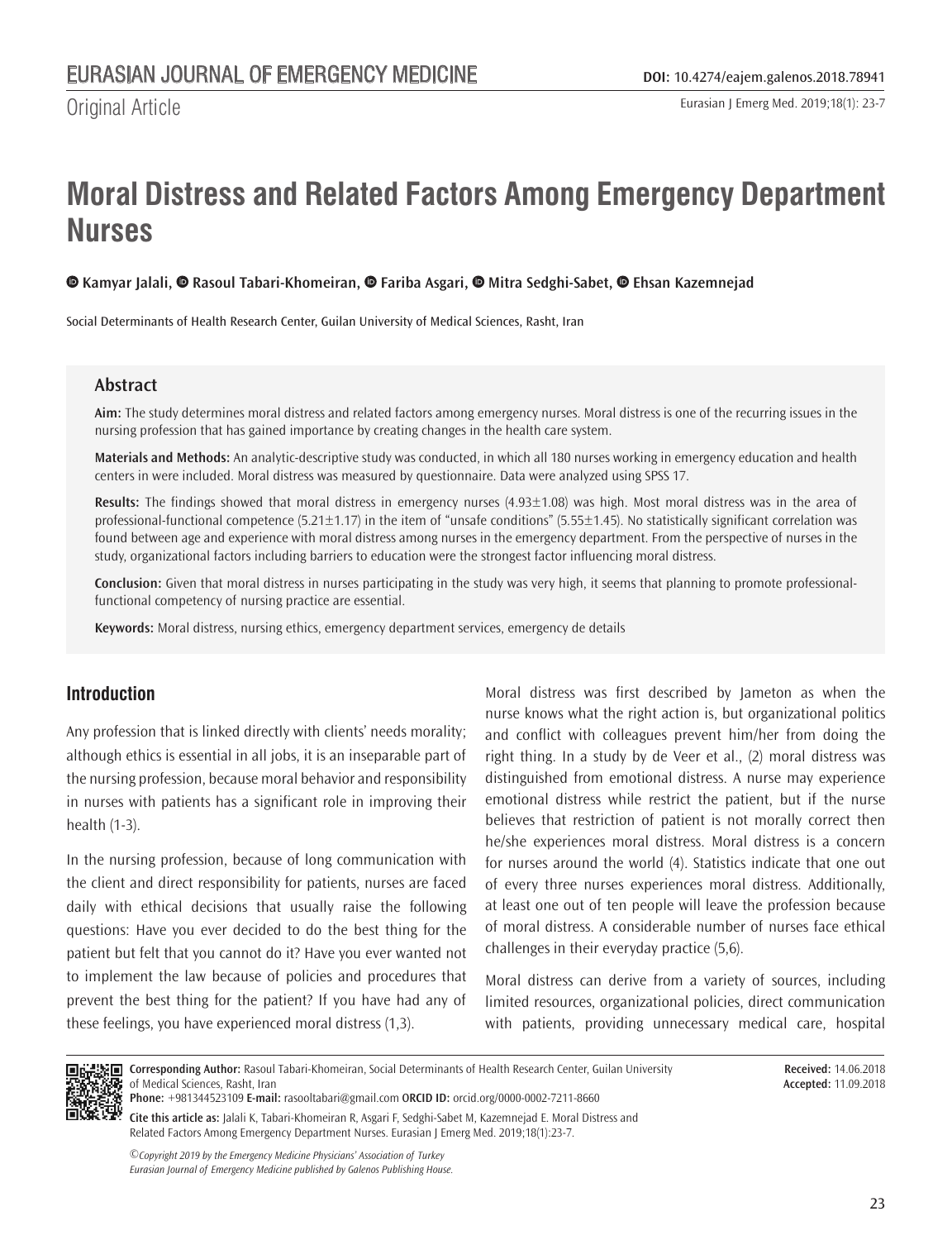procedures, more social demand, an affront to the independence of patients, relations between doctors and nurses, conflicts with the wishes of the family, decisions on the release of patient's information, and the inability to prevent the patient's death (7,8).

In this regard, Kazemi et al. (9) study indicated that the existence of conflicts and differences of opinion between medical staff and patients' relatives about treatments that are useless or less useful in the medical staff's opinion, but which the patient or those around him want to apply, and on the other hand, medical advice and treatments that the medical staff know to be useful but which the patient or his relatives would not accept as medical expenses, cause moral distress to manifest in nurses.

As a result of these factors, nurses experiencing moral distress react in different ways. Some go along with other treatment team members and avoid unnecessary treatments, while others remain silent. Some will experience physical and psychological symptoms. Physical symptoms due to moral distress have been reported as palpitations, headaches, sleep disturbances, and changes in bodily functions. Psychological consequences are seen in the form of feelings of imbalance, low self-esteem, guilt, regret, anxiety, hopelessness, lack of energy, emotional exhaustion, withdrawal from family and friends, and deep sorrow (10,11).

Corel's theory proposes a model of moral distress in which, if a person has the moral courage to do the right thing, he/she will experience moral discomfort. Moral distress has different effects on nurses, patients, and health systems, and its consequences are important: in nurses, it causes them to leave the profession, and to experience isolation and burnout; when patients are faced with loss of quality of care and lack of patient protection, their irritation and discomfort will increase. Finally, organizations also suffer from the effects of this problem and are faced with heavy costs because of the loss of staff and difficulty recruiting new staff, which leads to decreases in quality of care and lack of patient satisfaction, which can endanger their professional reputation (12,13). The results of Fernandez-Parsons et al.' (14) study at emergency sectors of hospitals in California, America demonstrated low intensity of moral distress (14), while Ohnishi et al. (15) study in Japan's public hospitals showed high levels of moral distress. In the nursing community of [Country name], like other communities, moral distress is alarmingly high, and among the special sectors, emergency and ICU have a high degree of distress (16). In these sectors, moral distress in nurses occurs because of the special conditions of patients and the emergency status of medical operations (Diagnosis-Treatment), and nurses are exposed to moral distress more than in other sectors. Studies suggest that nurses experience different levels of moral distress (17). Beikmoradi et al. (18) in a cross sectional study conducted on

163 nurses working in intensive care units and medical training centers, reported a high level of moral distress. Ebrahimi and colleagues, in a descriptive-analytic study on 418 nurses working in teaching and medical hospitals, reported a moderate to high level of moral distress, and concluded that among personal features, job status and educational level were significantly associated with moral distress (19). Ameri et al. (5) reported high levels of moral distress and reported significant correlations between nurses' age, experience, and type of employment, and the intensity of moral distress.

The study of moral distress in emergency nurses is important, because the emergency room is where transfer of ill patients from pre-hospital emergency medical centers occurs, while on the other hand, nurses bear the task of stabilizing the vital signs of patients entering the clinical, special, and operation departments of the hospital and other hospitals. In addition, the sector is faced with a host of outpatients who for various reasons, have chosen emergency treatment and who expect to receive timely and high-quality services (20,21). Although in recent years, moral distress experienced by nurses in different parts has received attention, no study on this issue in relation to moral distress has been conducted in. Therefore, this study has been designed and implemented to investigate moral distress and related factors in the emergency departments and medical educational centers in.

# **Materials and Methods**

This is a cross-sectional study (with a descriptive-analytic approach) that was conducted with 192 nurses working in emergency departments and training centers in. Hundred and eighty nurses were enrolled after providing informed consent via the census method. A total of 12 participants were excluded because of the exclusion criteria, no-filling, sickness, and maternity leave. The researcher referred to units in the morning, afternoon and evening shifts and data were collected at the beginning, about work purposes, confidential boxes, inclusion and exclusion criteria (experience of less than one year, maternity leave, sickness more than a month, and students), and then by identifying target nursing staff, explanation about the purpose of the work (defined subject and scoring), and data safe boxes (reason: the secrecy and lack of accountability of colleagues in questionnaires), and if these people agreed to complete the informed consent form.

Data collection tools included a two-part questionnaire, which consisted of a standardized questionnaire to measure moral distress scale and its related factors. The scale showed acceptable validity and reliability according to Razzaghi Kashani et al. (16).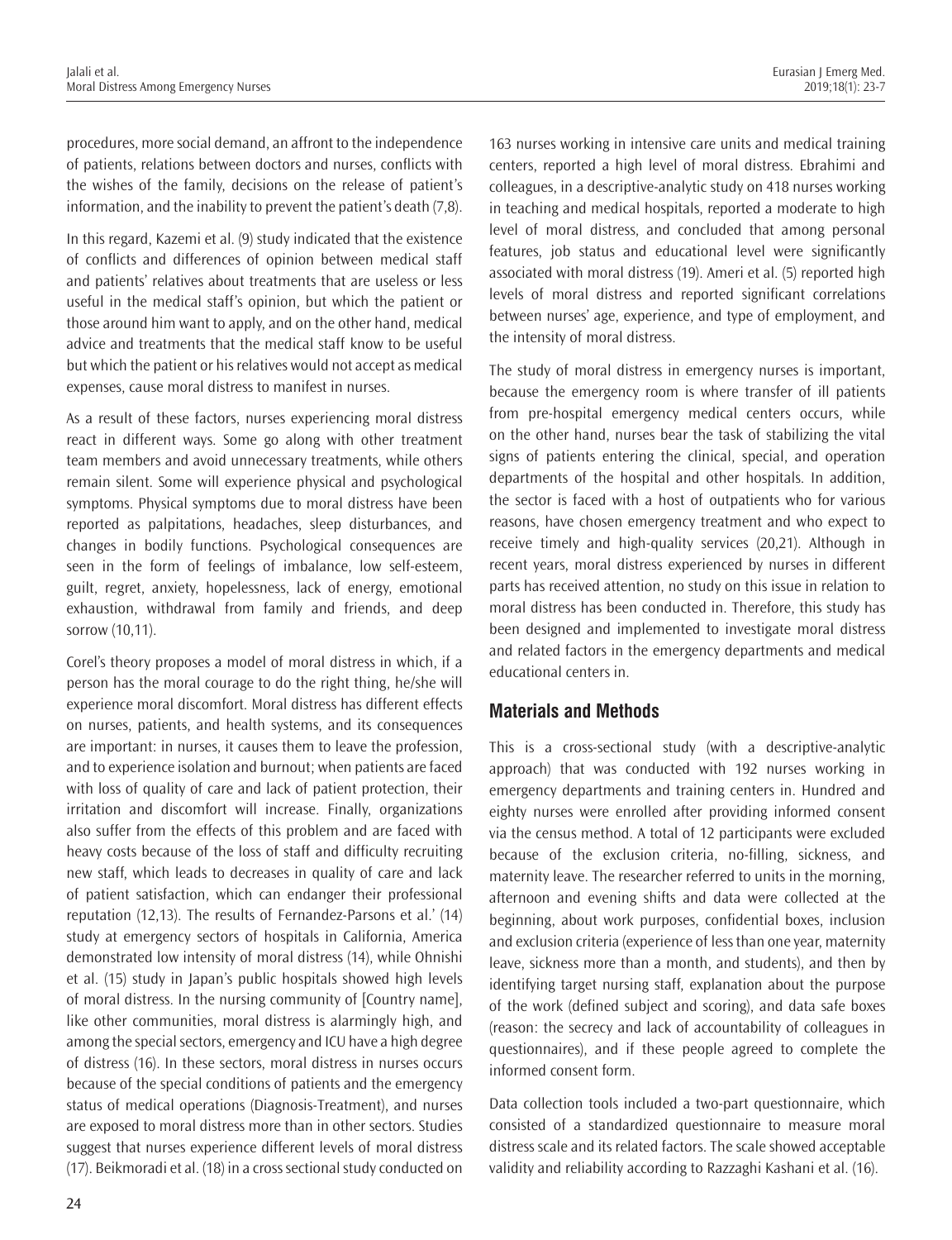Jalali et al. Moral Distress Among Emergency Nurses

The related factors questionnaire comprised three areas of demographic, occupational-social, and organizational factors, and included 18 questions about the subjects (age, gender, marital status, level of education, experience, position, income, employment status, interaction between physicians and nurses, the interaction between nurses, supporting one's parents and wife or not, hospital management support, job promotion opportunities, Job security, arrangements for continuing education, further education barriers, and stress and tension).

The Jamitoon moral distress scale is the first scale assessing moral distress in the community of nurses. This questionnaire consists of 30 questions in three areas, including ignoring the patient (Cronbach's alpha of 0.92) with 16 questions, patient's decision-making power (Cronbach's alpha 0.86) with 8 questions, and professional and functional competence (Cronbach's alpha of 0.79) with 6 questions. The scale measures the amount of moral distress that nurses experience in specific locations and conditions. The scoring of this tool uses a 7-point Likert format ranging from very low levels of moral distress to very high. In the questionnaire, it was stated that, if a respondent had not had any experience of a specific ethical problem, they should leave that item blank, and if they had faced an ethical problem, to rate it on a scale ranging from the lowest (1) to the highest (7). The range of the score of each area is from 1 to 7, and the total score of the questionnaire is also between 1 and 7; a total average score closer to 7 indicates higher moral distress, while a total average score closer to 1 indicates lower moral distress. The response variable used in this study was that a score less than the average was considered to indicate low moral distress and a score above average was considered to indicate high moral distress (m=4.93). The scientific validity and reliability of the moral distress measurement tool was measured by Dr. Razzaghi Kashani et al. (16) in 2008, who determined this using Cronbach's alpha of 86% and a re-test.

Guilan University of Medical Sciences Institutional Review Board approved this study, in accordance to Helsinki Declaration (approval number: IRBGUMS29308264).

## **Statistical Analysis**

Data were analyzed using SPSS 17 software; descriptive statistics (percent) and means (standard deviation) were calculated, and the relationships between specific factors and moral distress ratings were examined using inferential statistical tests (t-test and ANOVA) considering p<0.05.

## **Results**

 In this study, 180 of 192 nurses completed the questionnaires; 93.9% (169 people) of respondents were female, and 5% (9 people)

| Table 1. Distribution of demographic and occupational - social |
|----------------------------------------------------------------|
| characteristics of participants                                |

| Characteristics (n=180) |                     |     | $\frac{0}{0}$ |
|-------------------------|---------------------|-----|---------------|
| Age (years)             | $22 - 28$           | 78  | 43.3          |
|                         | 29-35               | 54  | 30            |
|                         | >35                 | 48  | 26.7          |
| Marital status          | Single              | 80  | 44.4          |
|                         | Married             | 96  | 53.3          |
| Educational status      | Associate degree    | 2   | 1.1           |
|                         | Bachelor            | 174 | 96.7          |
|                         | Master              | 4   | 2.2           |
| Type of employment      | Employed            | 48  | 26.7          |
|                         | Long term contract  | 43  | 23.9          |
|                         | Short term contract | 38  | 20.6          |
|                         | Formal obligation   | 50  | 27.8          |
| Work experience (years) | $1 - 7$             | 95  | 52.8          |
|                         | $8 - 14$            | 37  | 20.5          |
|                         | >14                 | 48  | 26.7          |
|                         | Head nurse          | 9   | 5             |
| Clinical position       | Clinical nurse      | 170 | 94.4          |

**Table 2. Estimated regression coefficients of effective factors (organizational factors) and rating of moral distress according to logistic model of listening-reading method**

| Variable                | 13 | SE 5              |  | p value Odds ratio |             |  |  |  |
|-------------------------|----|-------------------|--|--------------------|-------------|--|--|--|
|                         |    |                   |  |                    |             |  |  |  |
| Education<br>obstacle   |    | 0.367 0.171 0.032 |  | 1.443              | 1.032 2.018 |  |  |  |
| CI: Confidence interval |    |                   |  |                    |             |  |  |  |

were male. The mean age and standard deviation of the subjects were 30.93±6.20 and average and SD of work experience was 6.60±5.05. Regarding marital status, 4.44% (80 cases) of nurses were single and 35.3% (96 cases) were married. Thirty percent of respondents were employed in Poursina Hospital, 20% in Razi, 1.16% in Heshmat, 7.8% in Velaayat, 1.1% in Alzahra, 6.7% in Amir-Al-Momenin, 8.9% in Shafa, and 9.4% in Hefdah-e-Shahrivar. In terms of education, 1.1% of those surveyed were technicians, 96.7% were experts, and 2.2% had an MSc in nursing. In terms of employment status, 26.7% were in formal employment, 23.9% were in treaty employment, and 27.8% were employed on a contract basis for a plan. In terms of position, 5% were head nurses, 94.4% were nurses, and 0.6% gave no response. Among those surveyed in October or November, 3 people had maternity leave, 2 had exclusions, 4 people were employed less than 1 year, and 3 people were uncooperative.

According to the study, the average moral distress in nurses was  $4.93\pm1.08$ . Thus, high moral distress was reported. Heshmat hospital emergency department indicated the highest level of moral distress with a mean (standard deviation) of 5.20±1.30 and emergency department of Hefdah-Shahrivar Hospital indicated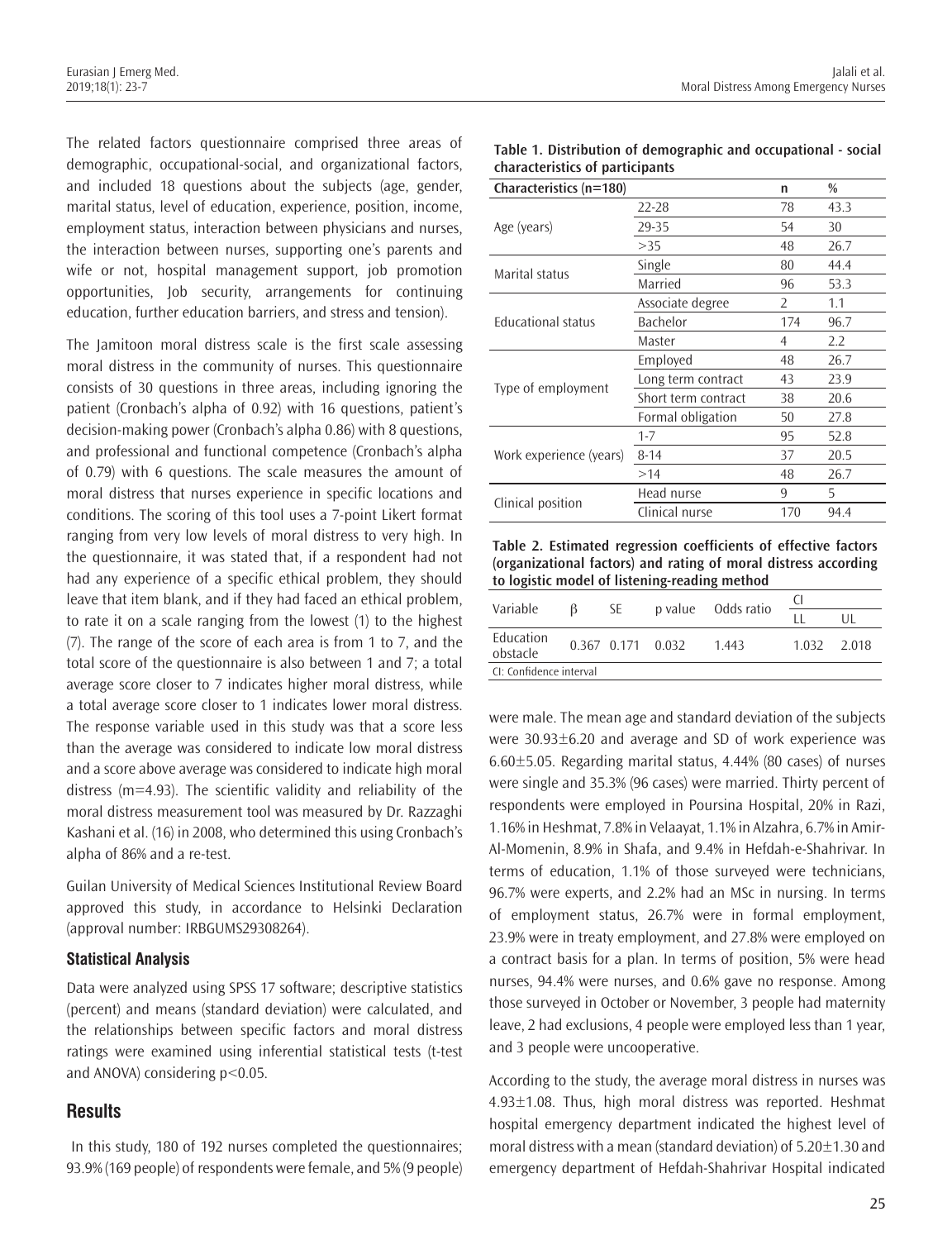the lowest with a mean (standard deviation) of 4.57±1.27. Among the areas of moral distress, professional and functional competence was assigned the highest rating with an average of 5.21±1.17. In this context, according to the nurses, the item "During care and treatment in unsafe conditions" with a rating of 5.55 and the item "Working in conditions in which, due to lack of nurses, insufficient care for the patient is done" with a rating of 5.49 showed the highest moral distress scores. For ignoring the patient, the item "providing better care for rich patients" with a rating of 4.28, while for patient's decision-making power, the item "avoids taking oral medication" with a rating of 4.37 showed the lowest moral distress scores in nurses.

Among the relevant factors, organizational factors such as barriers to further education ( $p=0.04$ ) and stress ( $p=0.49$ ) had significant relationships with nurses' moral distress. Nurses who applied effective stress combating strategies, had less distress than others. The regression coefficient of factors related to moral distress based on logistic regression model using imported Beck shows that among the factors related to moral distress with a significance level of  $p=0.25$ , only education barriers remained significant in the final model, so that by increasing education barriers, the chances of creating moral distress were almost 1.5 times higher. Additionally, personal factors with variables of age, gender, etc., and occupational-social factors with variables of scientific interaction between nurses, family support, etc., had no significant statistical relationships with intensity of moral distress.

The results showed that the education barriers variable ( $p=0.032$ ) significantly predicted nurses' moral distress. The direction of this impact is positive, and the results show that nurses' moral distress increases with increasing education barriers and the chance of creating moral distress in nurses increases almost 1.5 times (odds ratio=1.443).

# **Discussion**

The results of this study show that nurses experience high average rates of moral distress. The results of this part of the study are comparable with other studies in this area. Abbaszadeh et al. (7) conducted a study in 2012 and reported high rates of moral distress (5.041) in nurses working in educational and health centers of. A study conducted in 2013 by Ameri et al. (22) reported high moral distress levels in nurses working in the oncology sector (2.13 of 4), which is consistent with the results of this study. However, a study by Fernandez-Parsons et al. (14) conducted in 2013 reported low levels of moral distress in the emergency department that does not match with the results of this study. This contradiction could be due to differences in the tools used, that is, differences in the type of wording and

scoring method of each tool. Furthermore, nurses are faced daily with critical decisions about patients, and considering the definition of moral distress, which is an inner experience and its causes, relates to some inner individual features, and these characteristics are the basis of ones' willingness or unwillingness to solve ethical problems (23). Therefore, it seems that unique individual characteristics (personality, experience, and skills) of each sample may have caused contradictions in the moral distress for research units.

In the realm of moral distress, professional and functional competence of patients was associated with high moral distress. In this context, the items "Working in unsafe conditions because of lack of nurses" and "Working in a situation where due to the lack of nurses, there is inadequate care for the patients" had the highest ratings. The results of this study were consistent with the findings of Abbaszadeh et al (7) and co-workers about moral distress in nurses working in teaching hospitals in, while they were inconsistent with the study of Ameri et al. (22) and Allari et al. (24) concerning moral distress among nurses in Jordan and its relation to moral atmosphere. Perhaps considering the fact that half of the research units working in the emergency department are in a plan and contractual, it seems that employing nurses with low skills and experience caused the highest moral distress in nurses. Therefore, the lower the functional-professional competence, the higher the moral distress in nurses.

In this study, social-occupational and individual factors were not significantly associated with the intensity of moral distress. The results were different from those of Beikmoradi et al. (18) results that used MDS tools revised by Haamrik (18). This could be because of differences in study tools, and also because of differences in the environment investigated.

In logistic regression analysis, the only significant variable was education barriers, so it can be argued that education barriers are the most powerful predictor of moral distress in nurses, which means that increased education barriers cause nurses more moral distress. de Veer et al. (25) showed there are no predictor factors for moral distress in the daily performance in nurses. Evaluation with different tools may cause different results. Furthermore, given that there are more young people and novice nurses in the emergency department and they are interested in continuing their education, that they find education barriers stressful should be considered by corporate executives.

# **Conclusion**

Intensity of moral distress in the emergency department nurses was evaluated to occur at a high level. Considering the outcome and impact of moral distress on nurses and hospital attendants